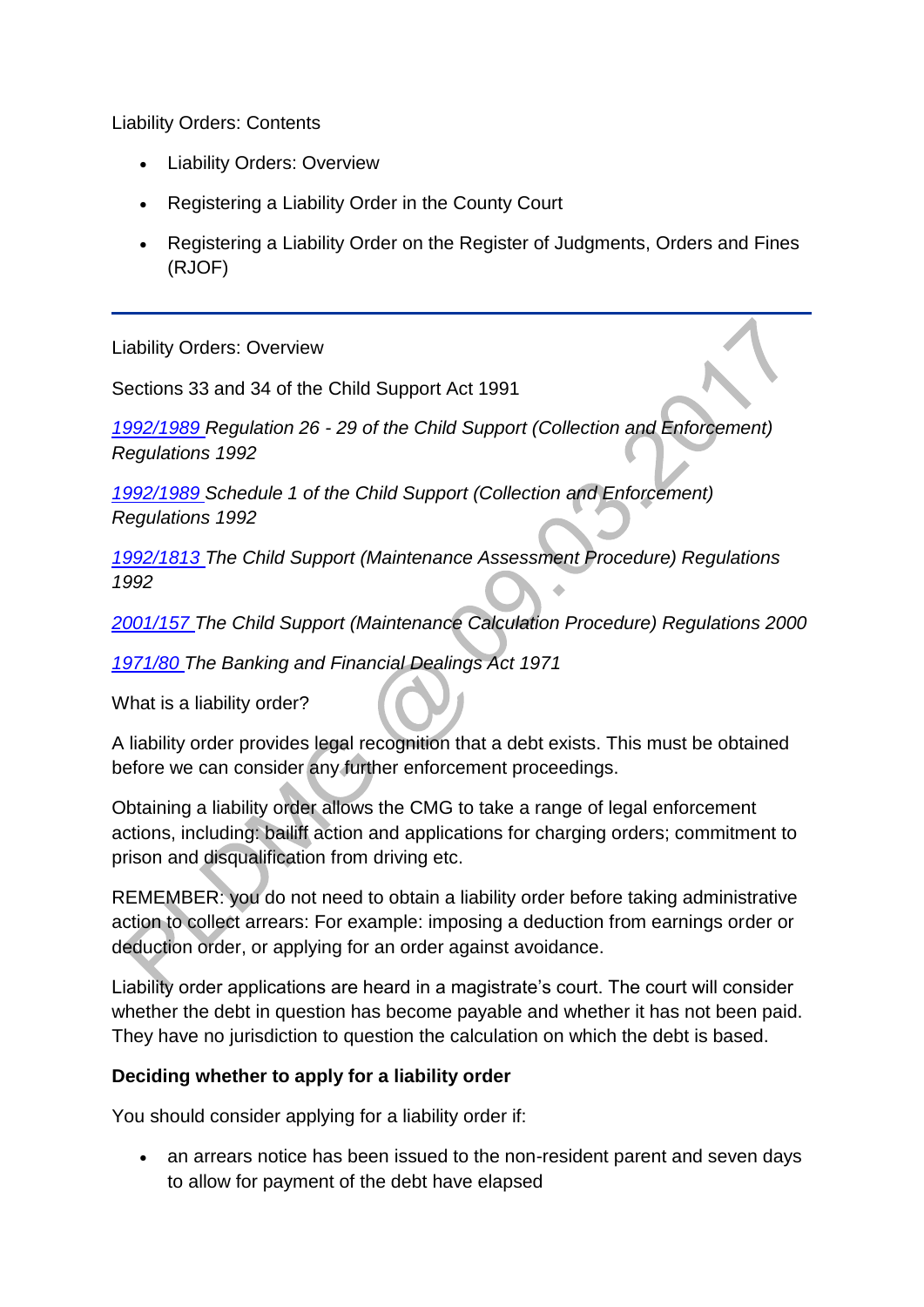- the arrears became due after 12 July 2000 (Regulations 28 (2A) Child Support (Collection and Enforcement) Regulations 1992
- the non-resident parent has failed to make one or more payments, or
- the non-resident parent is making regular payments, but these are for an amount lower than their actual liability
- a deduction order disclosure notice has not identified any suitable bank accounts from which deductions may be made
- it has been decided a deduction from earnings order is inappropriate (for example because the non-resident parent does not have an employer) or is ineffective

NOTE: we would consider a deduction from earnings order to be ineffective if it is in place and collecting money, but at a rate that does not meet the debt steer. In these circumstances, we can consider applying for a liability order, while leaving the deduction from earnings order in place. This is known as parallel action.

Refer to the Decision Making Guidance for further advice on the factors you should take into account when you are deciding whether to apply for a liability order.

### **Notice of intention**

Before submitting an application, we must issue a warning letter to the non-resident parent, informing them of our intention to apply for a liability order. The non-resident parent must be given the following minimum notice of our intention:

- 7 days if the non-resident parent lives in the UK, and
- 28 days if the non-resident parent lives abroad

The warning letter must set out:

- the amount of child maintenance arrears that we are applying for, and
- any other amounts to be included in the order. This will rarely apply, but might include interest, fees or penalty payments

If the non-resident parent subsequently pays their arrears in full, you should not proceed with the liability order / application. However, if they only make a part payment towards the arrears, you do not need to issue a further warning letter before making a liability order application in respect of the balance.

If the non-resident parent makes a payment agreement after the arrears notice has been issued, they should be made aware that the liability order will still be sought and used to enforce the balance of the arrears due if they fail to continue with the agreed instalments.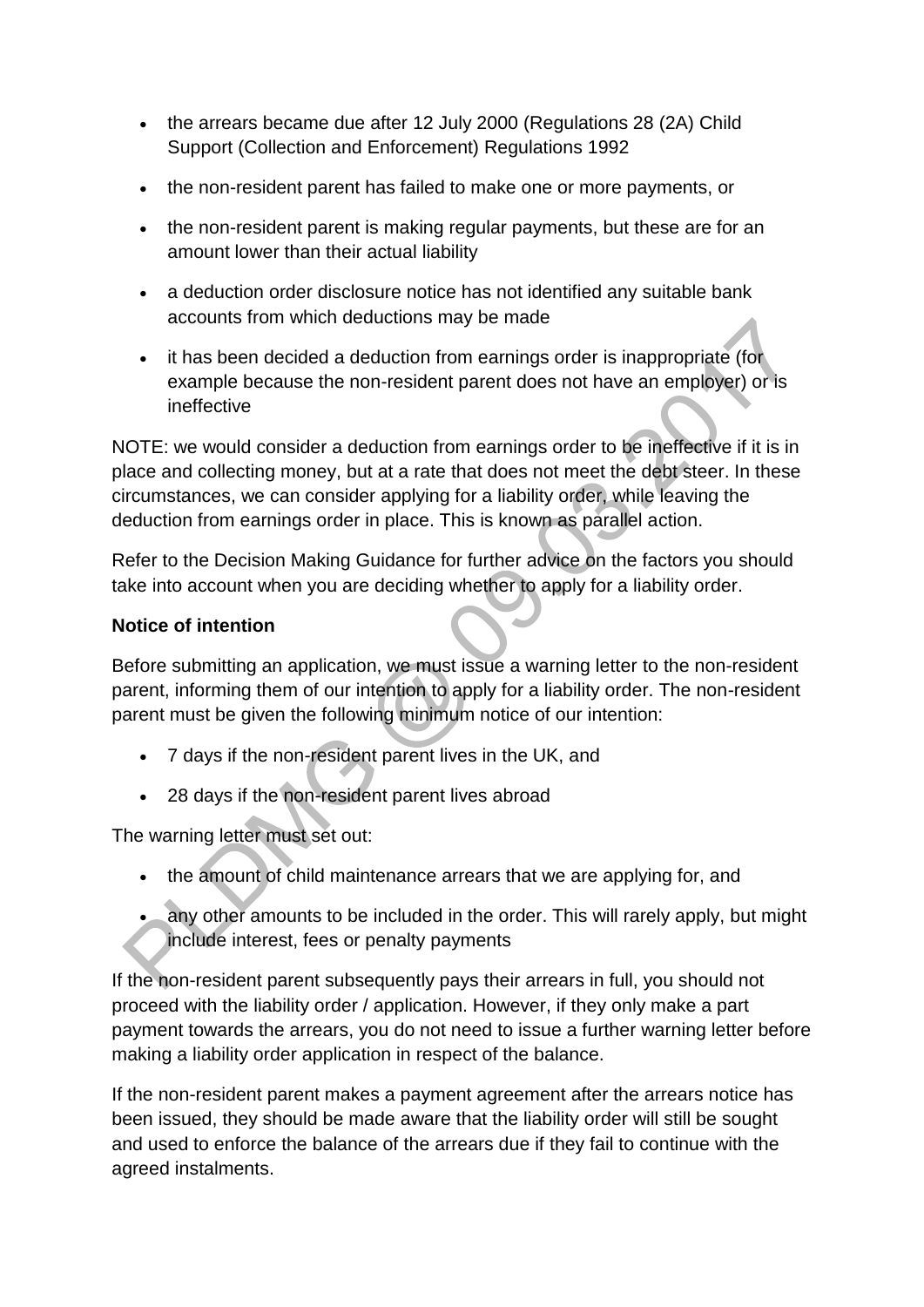### **Liability orders and debt periods / amounts**

When we apply for a liability order, we must confirm:

- the period that the debt has accrued over, and
- the amount of debt that has accrued within that period

These details will then be confirmed in the order.

If the debt for the period specified subsequently increases, we can apply for the amount in the liability order to be increased. We refer to this as a 'top up liability order'. However, we can only do this if we could not reasonably have predicted that the increase would occur.

If the non-resident parent continues to be non-compliant, we can apply for further liability orders for subsequent periods of debt.

Refer to the Decision Making Guidance on multiple liability orders and top up liability orders for further advice.

### **Liability order: next steps / validity**

Any court enforcement action for arrears covered by a liability order must be taken within 6 years of the date that the order is granted.

### **Jurisdiction**

*[1992/1989 R](http://www.legislation.gov.uk/uksi/1992/1989)egulation 29 of the Child Support (Collection and Enforcement) Regulations 1992*

*[1950/37 P](http://www.legislation.gov.uk/ukpga/Geo6/14/37/contents)art II, section 16(2)(b) and (c) of the Maintenance Orders Act 1950*

- liability orders granted in England and Wales or Northern Ireland can be enforced in Scotland as if they had been made by a sheriff
- liability orders granted in Scotland or Northern Ireland, can be enforced in England and Wales as if they had been made in a magistrate's court. However, the order must be registered in the new jurisdiction

Liability orders: Decision Making Guidance

What type of cases are suitable for a liability order?

There are certain cases where a liability order is likely to be the most appropriate method of securing the outstanding child support arrears. Before the decision to apply for an order is made, you should be confident that the case meets these criteria. However, even if these criteria are met, there may be additional circumstances that mean you decide this action is not appropriate. The sections below provide further advice on these points.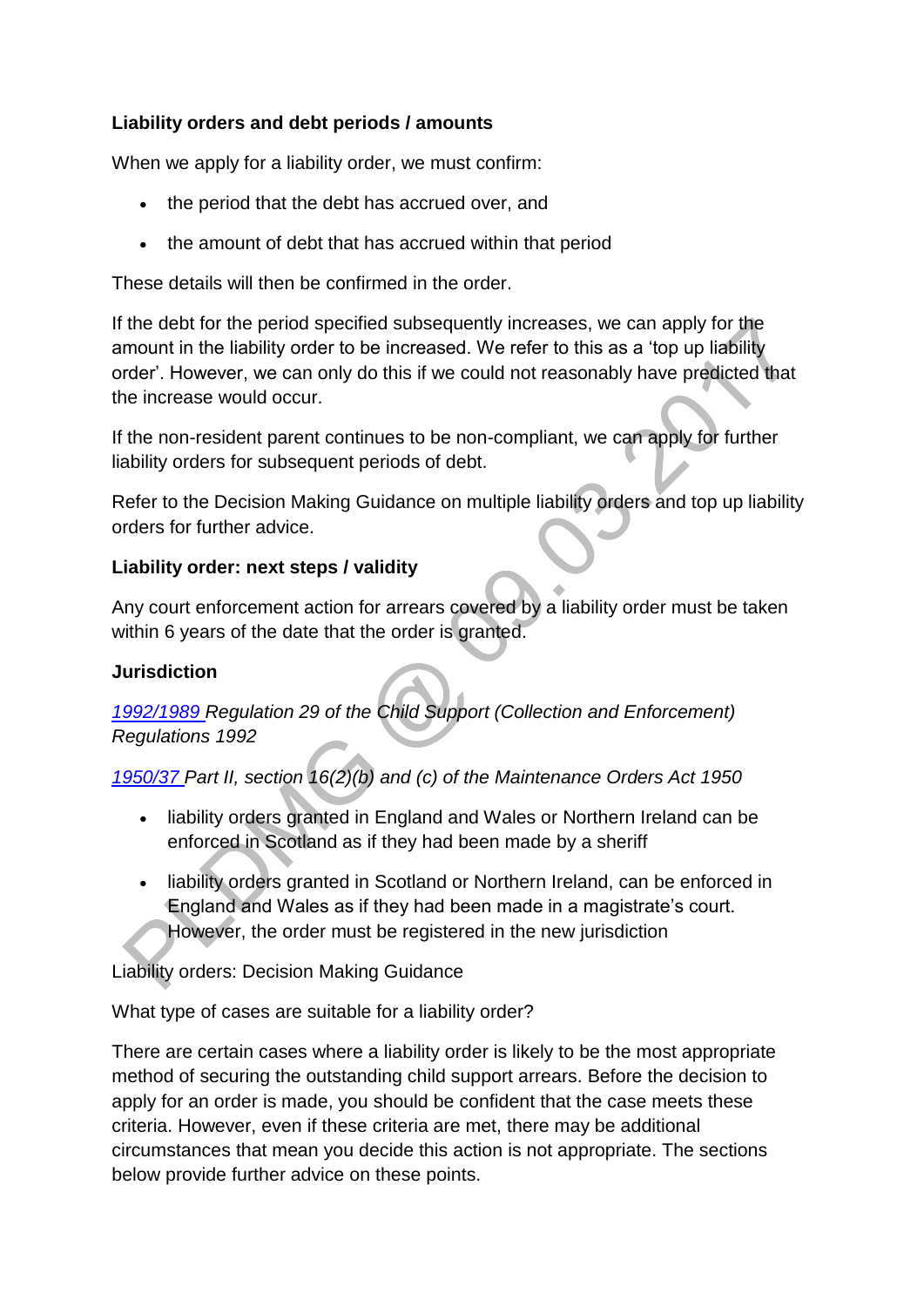Cases that may be suitable for a liability order

You should only consider applying for a liability order if we have a confident address for the non-resident parent and an arrears warning letter has been issued. Providing these requirements are satisfied, a liability order application may be appropriate if:

- an arrears notice has been issued to the non-resident parent and seven days to allow for payment of the debt have elapsed
- the arrears became due after 12 July 2000 (Regulations 28 (2A) Child Support (Collection and Enforcement) Regs 1992
- the non-resident parent has failed to make payments due however refer to [Minimum Levels of Debt](http://np-cmg-sharepoint.link2.gpn.gov.uk/sites/policy-law-and-decision-making-guidance/Pages/Legal%20Enforcement%20-%20England%20and%20Wales/Liability-Orders.aspx#Debt) below
- the parent with care has requested that no enforcement proceedings are taken but there are Secretary of State arrears outstanding then these arrears will still be pursued
- the non-resident parent is self employed or their employment status is unknown, meaning that a deduction from earnings order cannot be imposed; NOTE: for self employed cases, you should consider whether a regular deduction order is appropriate
- benefit is being received and the non-resident parent has substantial assets which to enforce against, arrears have previously accrued and the nonresident parent is unwilling to make an acceptable arrears payment, regardless of whether contributions to maintenance / minimum payments are being made
- a nil calculation is in place due to low income, arrears have previously accrued and the non-resident parent is unwilling to make an acceptable arrears payment
- a deduction from earnings order or request is not collecting an acceptable amount towards the non-resident parent's arrears, because for example their income levels need to be protected
- the non-resident parent's employer has refused to implement a deduction from earnings order
- the non-resident parent habitually leaves an employer before a deduction from earnings order can be imposed
- the non-resident parent is making regular payments, but these are for an amount lower than their actual liability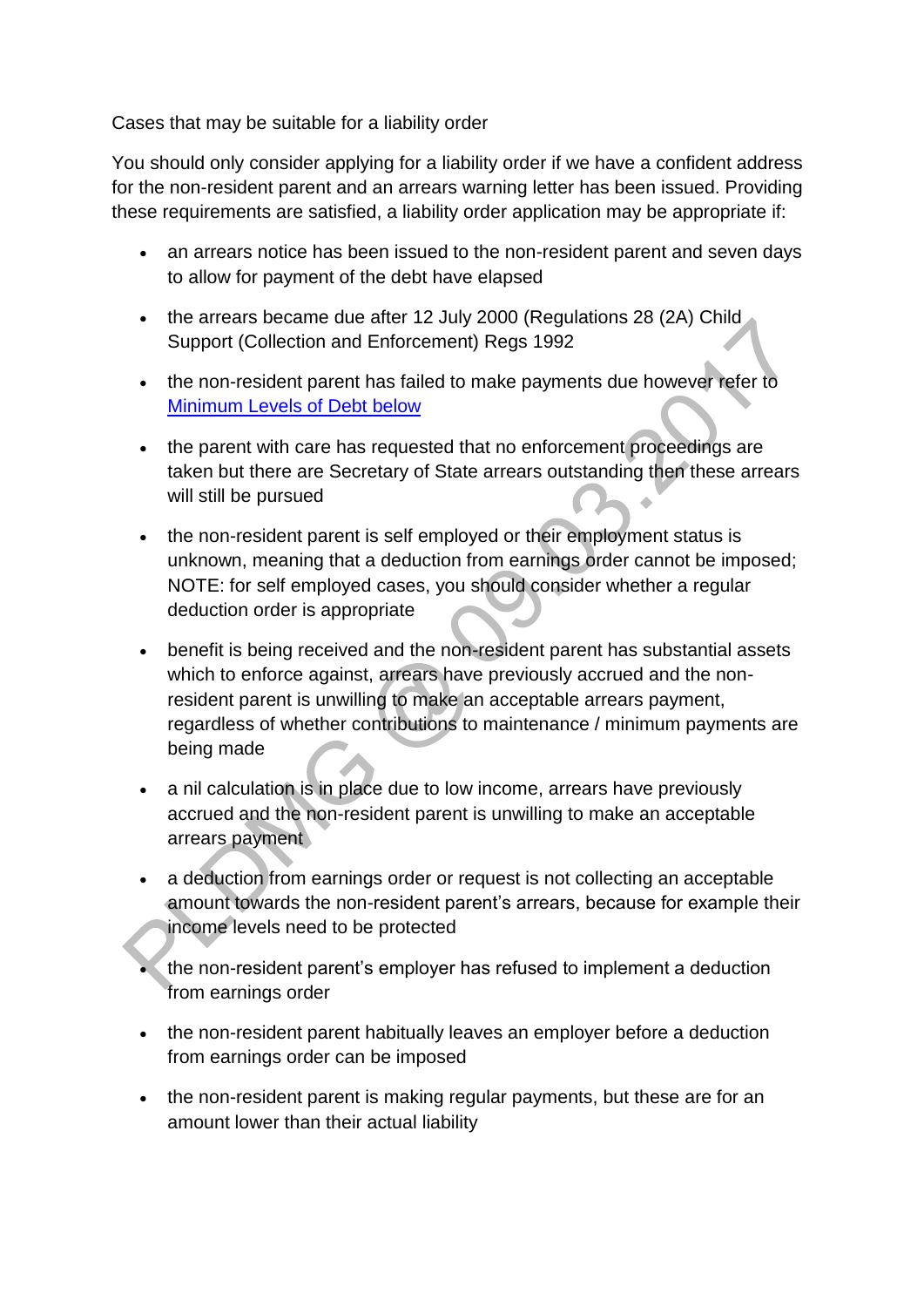- a deduction order disclosure notice has been returned but no suitable bank accounts have been identified from which deductions may be made, and
- it has been decided a deduction from earnings order is inappropriate (for example, because the non-resident parent does not have an employer) or is ineffective

NOTE: we would consider a deduction from earnings order to be ineffective if it is in place and collecting money, but at a rate that does not meet the debt steer. In these circumstances, we can consider applying for a liability order, while leaving the deduction from earnings order in place. This is known as parallel action.

REMEMBER: when you are deciding whether or not to apply for a liability order, you must consider the welfare of any child that might be affected by your decision and it is important that you record the reasons for your decision in full. Refer to the Discretionary Decision Making Guidance for further advice about making and recording these types of decisions.

Cases that may not be suitable for a liability order

Where the minimum requirements are met, you may still decide that it is not appropriate to apply for a liability order in the following circumstances.

- the non-resident parent is in receipt of benefits, unless the non-resident parent has substantial assets which to enforce against
- the non-resident parent is terminally ill or has severe special needs
- the non-resident parent's partner or children from a second family are seriously ill
- the parent with care has requested that no enforcement proceedings are taken however where there are Secretary of State arrears outstanding then these arrears will still be pursued
- the parent with care has asked for the case to be closed and does not want us to collect arrears on their behalf
- the non-resident parent, parent with care or qualifying child has died
- there is evidence that the non-resident parent may be violent to the parent with care and / or the qualifying child/ren
- the non-resident parent's current employment circumstances e.g. is he a serving soldier on active duty in a war zone
- the cost effectiveness and use of public funds to pursue for a liability order and later enforcement actions where either the debt is for a low amount (see section below on Minimum [levels of debt\)](http://np-cmg-sharepoint.link2.gpn.gov.uk/sites/policy-law-and-decision-making-guidance/Pages/Legal%20Enforcement%20-%20England%20and%20Wales/Liability-Orders.aspx#Debt) or having established the non-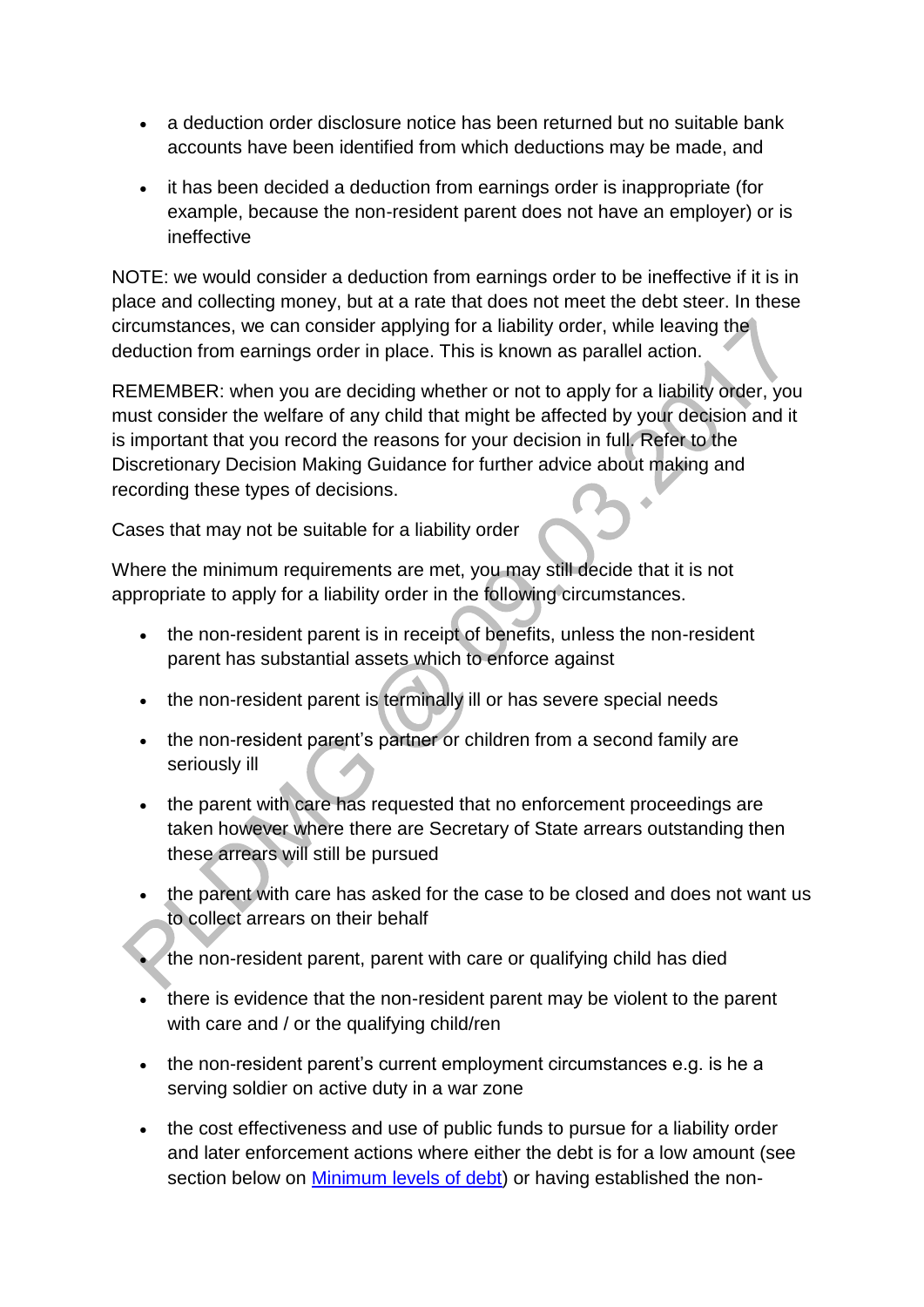resident parent's asset position there is no reasonable prospect of a successful outcome

- taking into consideration previous attempts to enforce child maintenance arrears through the courts the likely benefits and potential of success if pursuing further liability orders
- the non-resident parent's current exceptional financial circumstances e.g. does he have an immediate major or severe financial burden (e.g. purchasing an electric wheelchair for his child within his current household) that he will be tied into for the next six months? The decision may be that a liability order application will continue. If that is not the case then consideration may be given to suspending enforcement action until the immediate financial pressure is passed and action recommenced

Remember, this list is not exhaustive and does not mean that it will definitely be inappropriate to make a liability order application. You will need to take all the relevant circumstances into account and record the reasons for your decision in full. If you are still unsure of the appropriate action to take, you should ask your Team Leader for advice.

#### [Minimum levels of debt](http://np-cmg-sharepoint.link2.gpn.gov.uk/sites/policy-law-and-decision-making-guidance/Pages/Legal%20Enforcement%20-%20England%20and%20Wales)

The law does not restrict the amount of child maintenance arrears for which a liability order application can be made. Before deciding to make such an application however consideration must be given to the individual circumstances of the case as well as the appropriateness and cost effectiveness of doing so.

When making applications to the magistrates' courts for a liability order case managers must have regard to the level of debt being pursued. Although the views of the parent with care will be taken into account the decision whether to pursue arrears rests with the case manager acting on behalf of the Secretary of State as set out in section 4(3) of the Child Support Act 1991. Even if the parent with care is pushing for action the decision whether to seek a liability order rests with the enforcement case manager.

In making such a decision the case manager must be seen to have considered all the facts of the case in question as well as the appropriateness of undertaking the action. One such factor is the amount of debt for which liability order proceedings are being considered.

The minimum amount for which a liability order will usually be sought is £500 however this sum is discretionary and lower amounts may be pursued if the specific circumstances of the case warrant it.

You should not pursue a liability order where the debt is less than £500 unless there are compelling reasons to do so. An example of seeking a sub de minimis level of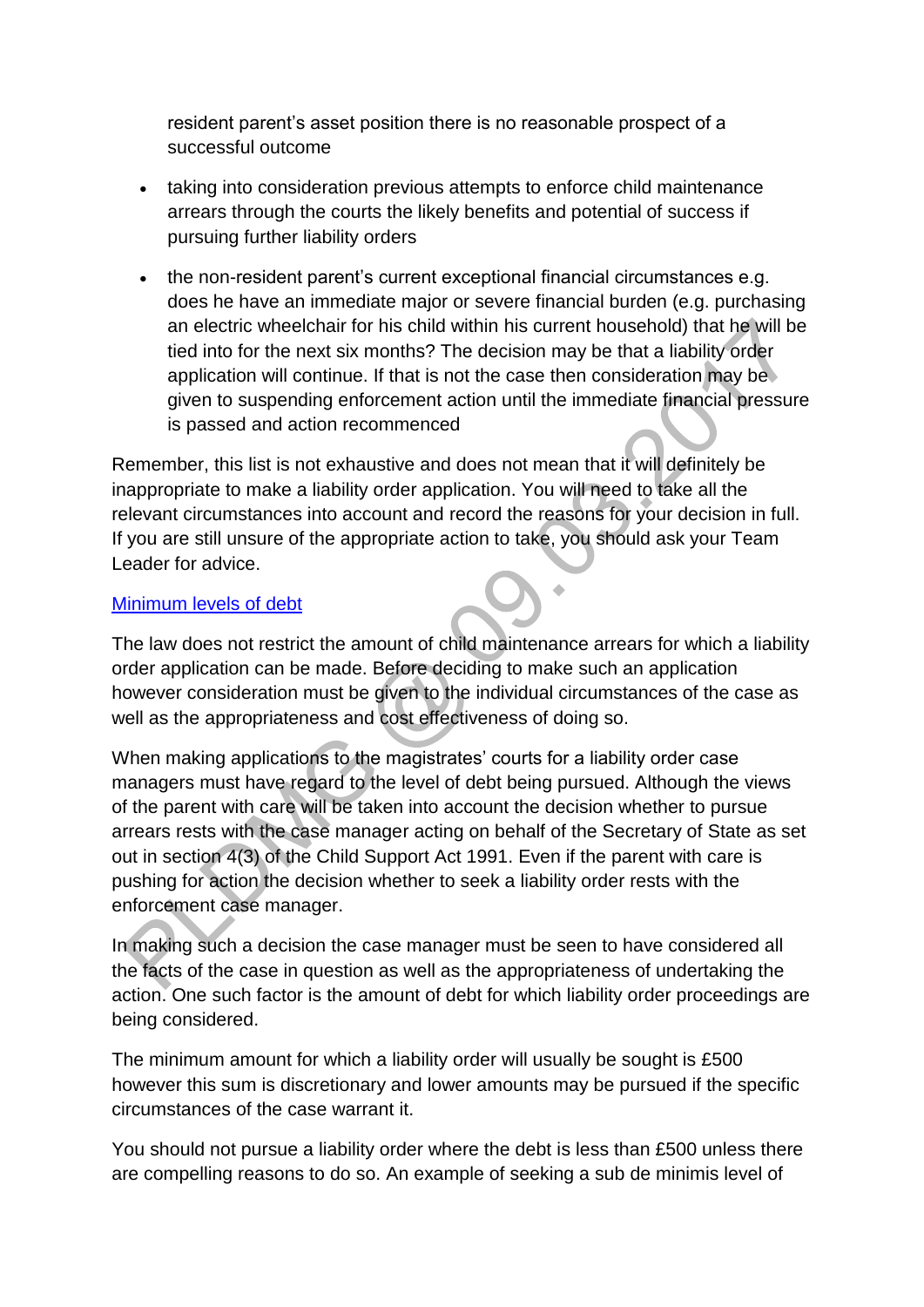debt might be where the case has closed with a debt of £385 and the parent with care is keen for all arrears due to be collected. If all other means of negotiating or securing payment have been considered and/or attempted then it may be necessary to consider the suitability of securing a liability order.

It is unlikely for instance to be cost effective to pursue or enforce a liability order for sums which are lower than £200 due to the cost of the liability order (£40 and available enforcement actions which can range from £100 to £245). Additionally it may well be the case that courts will not view it as reasonable for an application to be made in respect of debt which is less that the amount of the enforcement fee of £300.

Even if a liability order is appropriate for a sub de minimis amounts there are some enforcement actions where it may not be appropriate to proceed for low amounts of debt for instance charging orders or commitment to prison / disqualification from driving proceedings.

If the circumstances of the case mean that liability order action is not appropriate at that particular time the case should be "paused" for a suitable period of time to elapse before reinstating action to commence recovery of the arrears.

Any decision whether it is to proceed with the liability order application or not must be clearly recorded and include a decision regarding the welfare of any child affected.

If it is not appropriate to pursue a LO and no other action is possible cases with less than £500 debt should go into surveillance until the debt reaches the £500 deminimus or circumstances on the case change that may allow other action to start, for example if a DEO becomes appropriate because the NRP has gained employment

Top Up

Liability orders and debt periods / amounts

When we apply for a liability order, we must confirm:

- the period of debt and
- the amount of debt that has accrued in relation to that period

These details will then be confirmed in the order.

If the debt for the period specified subsequently increases, we can apply for the amount in the liability order to be increased. We refer to this as a 'top up liability order'. However, we can only do this if we could not reasonably have predicted that the increase would occur.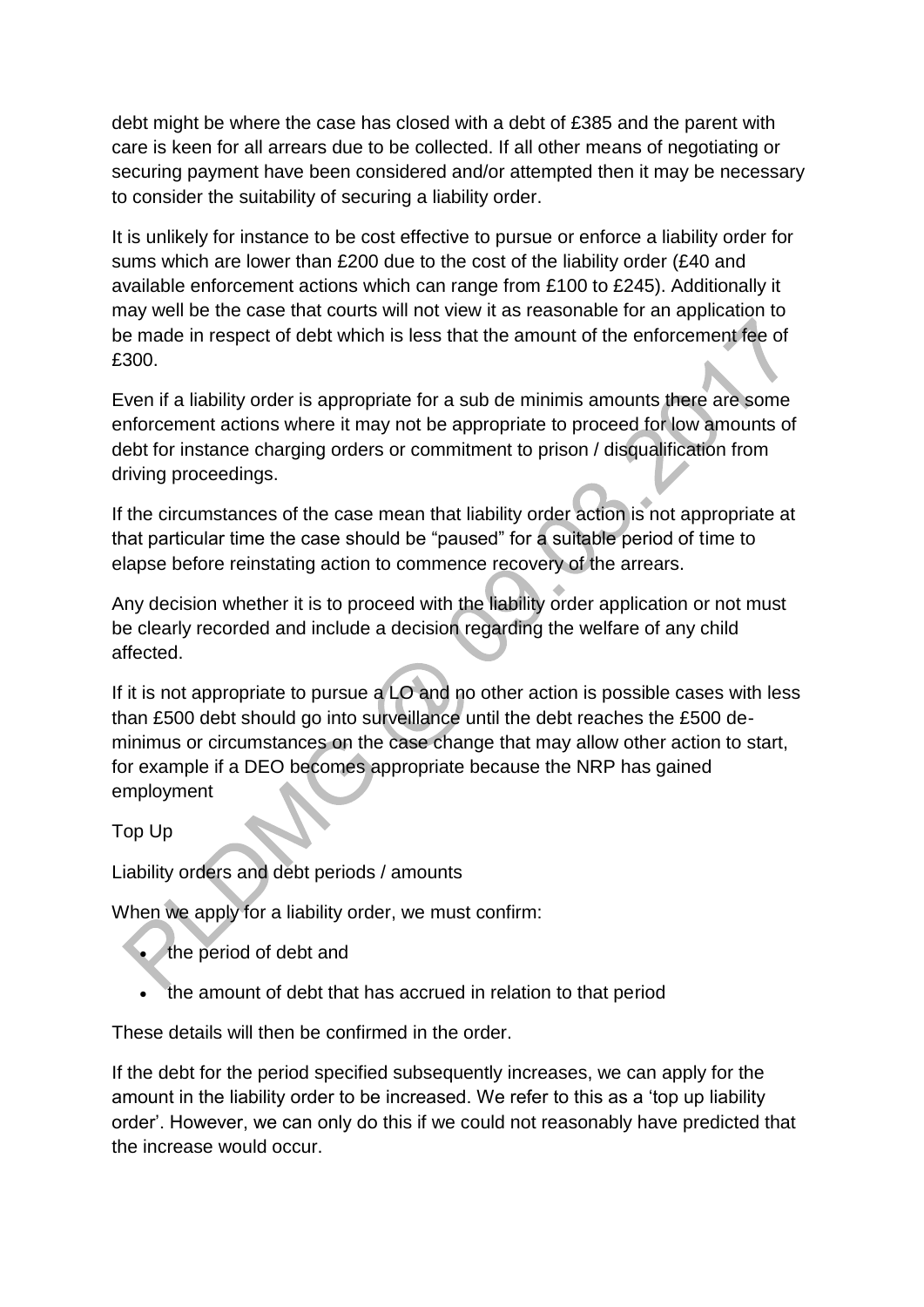If the non-resident parent continues to be non-compliant, we can apply for further liability orders for subsequent periods of debt.

Refer to the Decision Making Guidance on multiple liability orders and top up liability orders for further advice.

Return to Contents

Registering a liability order in the County Court

*[1991/48 S](http://www.legislation.gov.uk/ukpga/1991/48)ection 36, Child Support Act 1991*

*Rule 70.5, Part 70, [Civil Procedure Rules](https://www.justice.gov.uk/courts/procedure-rules/civil/rules)* 

Why do we need to register a liability order in the County Court?

Liability orders must be registered before we can take action to enforce them in the County Court. This is because liability orders are granted in the magistrate's court, but charging and third party debt order actions are dealt with in the County Court.

When we register a liability order in the County Court, the court:

- recognises the liability order, and
- grants an order for recovery, which allows us to take enforcement action in the County Court

# **When should we register a liability order in the County Court**

A liability order should only be registered in the County Court if we have information / evidence to indicate that we might be able to apply for a charging / third party debt order.

This is because an order for recovery has no effect in itself, but solely allows other enforcement action to be taken. There is therefore no point obtaining an order for recovery unless we have information to indicate we may be able to use it.

# **Process for registering a liability order in the County Court**

- applications to register a Liability Order in the County Court must be made on the form N322a from the HMTCS website by post to the district where the non-resident parent: lives or carries on a business, unless the Court orders otherwise
- use the Court Finder within HMTCS website to determine which court is applicable to the district where the non-resident parent lives
- use the Form Finder within HMTCS website to obtain form N322a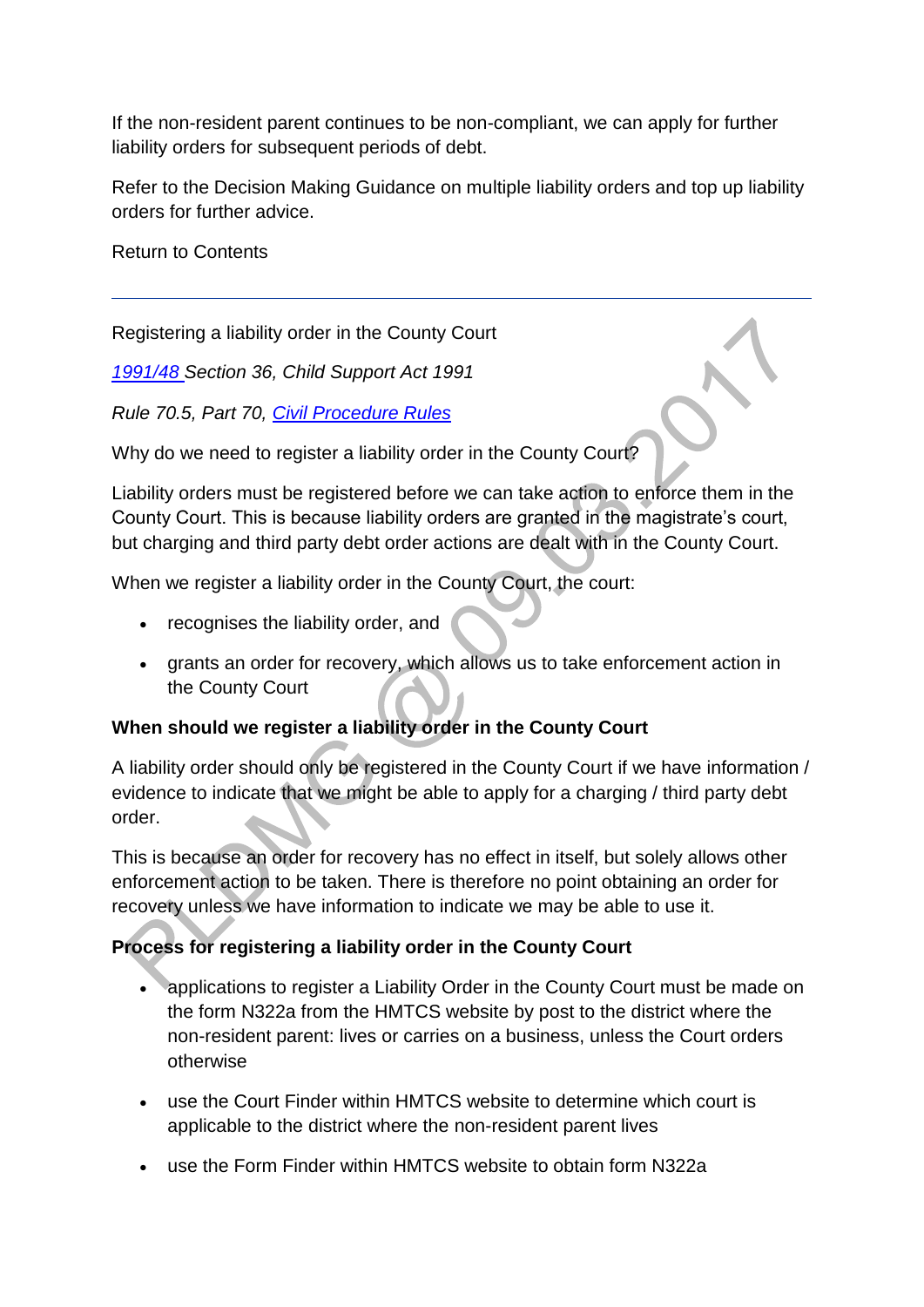- a copy of the original Liability Order must be enclosed with the application for registration
- we are not required to notify the non-resident parent that we are applying for an order for recovery, as this action is completed by the court

### **What happens when the liability order is registered?**

When the County Court receives the CMG's application, they will register the liability order and allocate a claim number to it (on the form N322), which we must use for all future applications to the County Court regarding that order.

The County Court will also notify the non-resident parent by sending them an order for recovery (a form N322) which will demand full payment of the outstanding liability order amount within 14 – 28 days.

The non-resident parent can apply to the County Court for a variation order if he is unable to pay the amount due in full and wants to pay by instalments.

Refer to the variation orders section for more information.

If they do not do this, and the debt has not been paid within the time specified in the order for recovery, then the CMG can continue with charging / third party debt order action.

## **Deciding whether to register a liability order in the County Court**

Deciding whether to register a liability order in the County Court is a discretionary decision.

You must take into account all relevant factors, including:

- the welfare of any child potentially affected by your decision, and
- whether the action is likely to be effective
- details of any contact with the non-resident parent or parent with care

The liability order should only be registered, if you have decided it is appropriate to subsequently apply for a:

- third party debt order, or
- charging order

You should ensure you record full details of any information / evidence used to support your decision: e.g. information obtained from the Land Registry about property or from banks and building societies.

### **IMPORTANT NOTE: deciding not to register the liability order**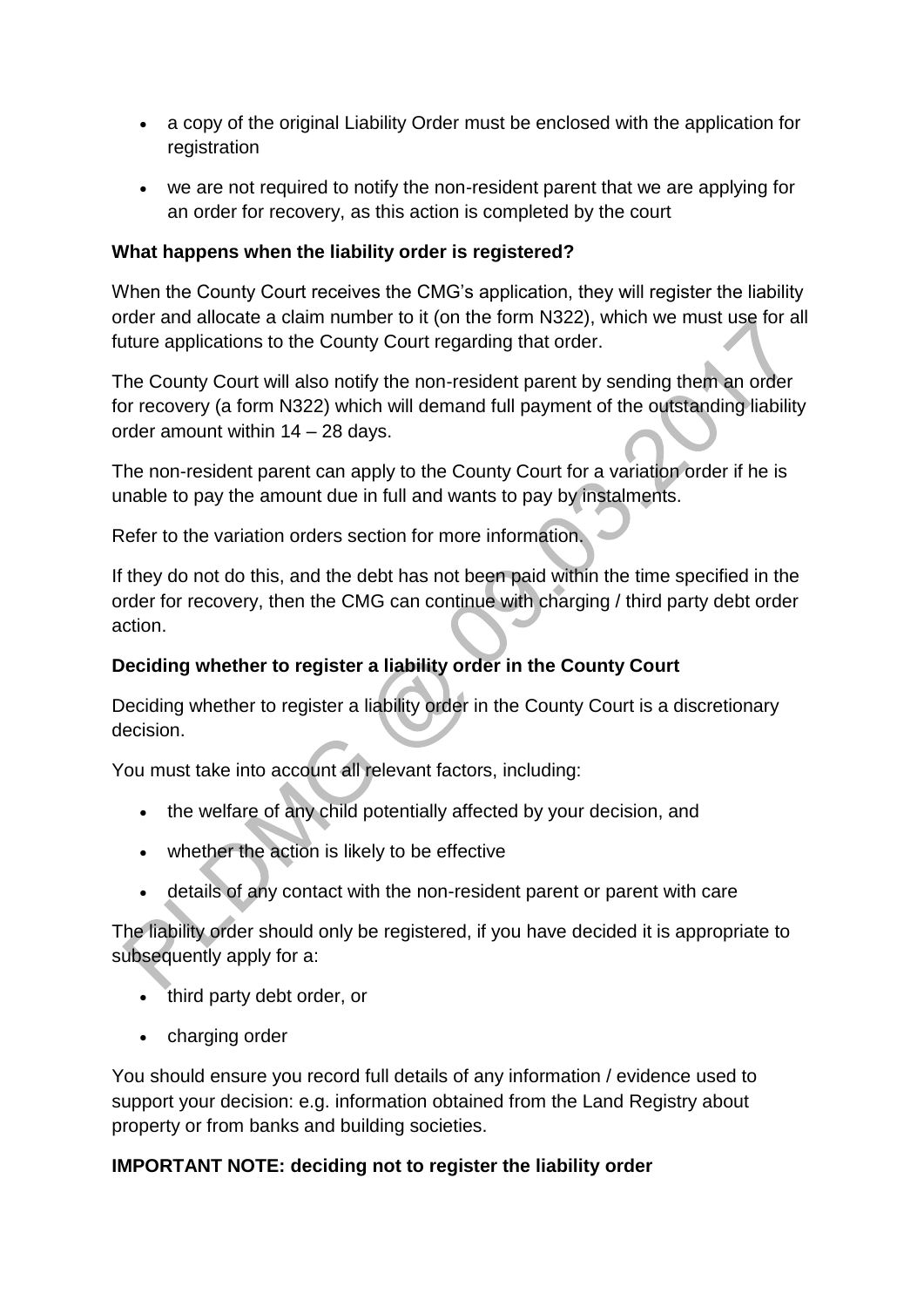If you decide not to register a liability order in the County Court, you must record this decision and the reasons for it.

This is because if the CMG subsequently makes an application for commitment to prison or disqualification from driving, we must demonstrate that registration in the County Court or levying by distress was attempted , and why it was rejected: for example because the non-resident parent does not have any assets that a charging / third party debt order could be made against.

You should ensure you record full details of any information / evidence used to support your decision: e.g. information obtained from the Land Registry about property or from banks and building societies.

### **Order for recovery granted**

When the County Court receives the CMG's application for registration, they will register the liability order and notify the non-resident parent by sending an order for recovery. This informs the non-resident parent about the order and normally gives them between 14 and 28 days to pay the debt in full. If the debt is not paid within this time, the CMG can continue with charging / third party debt order action.

Return to Contents

Registering a liability order on the Register of Judgments, Orders and Fines (RJOF)

*[1991/48](http://www.legislation.gov.uk/ukpga/1991/48) Section 33(5) of the Child Support Act 1991*

*[2003/39 S](http://www.legislation.gov.uk/ukpga/2003/39/contents)ection 98 of the Courts Act 2003*

*[2005/3595 T](http://www.legislation.gov.uk/uksi/2005/3595/contents/made)he Judgments, Orders and Fines Regulations 2005*

When a liability order has been granted, we can register it on the Register of Judgments, Orders and Fines (RJOF). Note: magistrates and County Courts should not take this action independently and this is not the same thing as a county court judgment (CCJ).

We would consider this if the non-resident parent:

- fails to make a collection arrangement, or
- defaults on a collection arrangement such as missing a payment, after the Register with RTL warning letter has been issued

What is the RJOF?

The RJOF is a statutory public Register run on behalf of the Ministry of Justice by Registry Trust Ltd (RTL).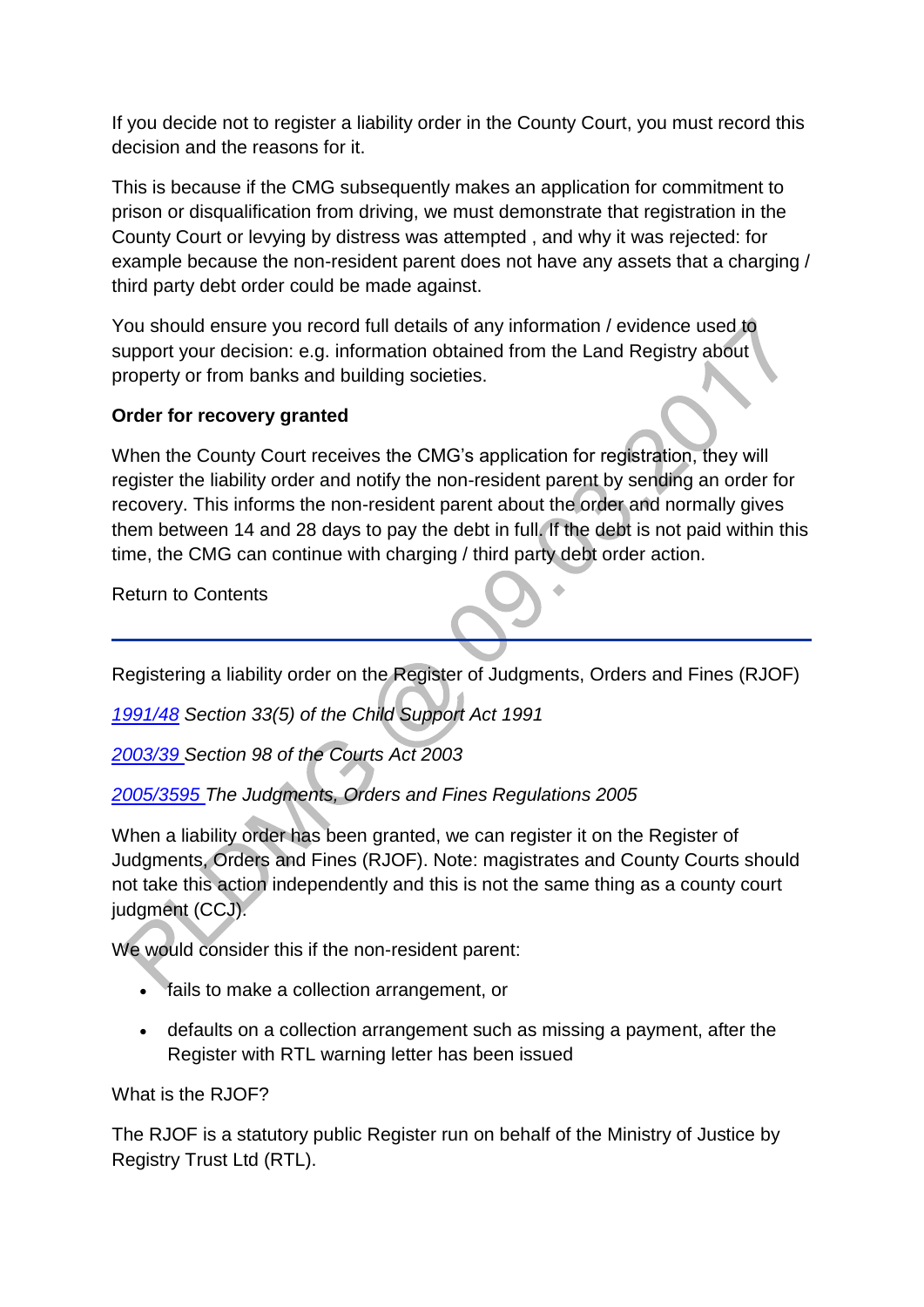Anyone can check the information held on the register about any business, individual or themselves, by providing the necessary search details and paying the appropriate fee.

Additionally Registry Trust Ltd is legally obliged to make information available, in bulk, to commercial organisations.

Details which would appear on a search of this register include:

- the name and address of the debtor (the non-resident parent)
- the date and amount of the debt
- the CMG office responsible for the information
- the CMG case reference number (this would be the LO reference number)

Why would we register a liability order on the RJOF?

This action may affect a non-resident parent's ability to obtain credit and if they are a professional, such as an accountant or lawyer, an entry on the register can be detrimental to their career. The possibility of RJOF action can therefore be used to encourage the non-resident parent to pay.

What happens if we register a debt in error?

If we have registered the debt in error, we can ask RTL to remove the entry from the register.

How long does an entry remain on the register?

When a Liability Order is entered on the RJOF, a record of the debt will be held on the register maintained by RTL. The debt will remain on the register until payment has been made in full. Partial payment of the debt at any time does not affect the registration of the judgment.

- if the non-resident parent pays the debt in full within one calendar month of the registration, the entry will be cancelled and no record will remain on the register
- if the debt is paid after one calendar month from the date of registration, the entry will be marked satisfied, but will remain on the register for six years

The entry will automatically be removed from the register 6 years after the date of registration.

Is registering the liability order appropriate?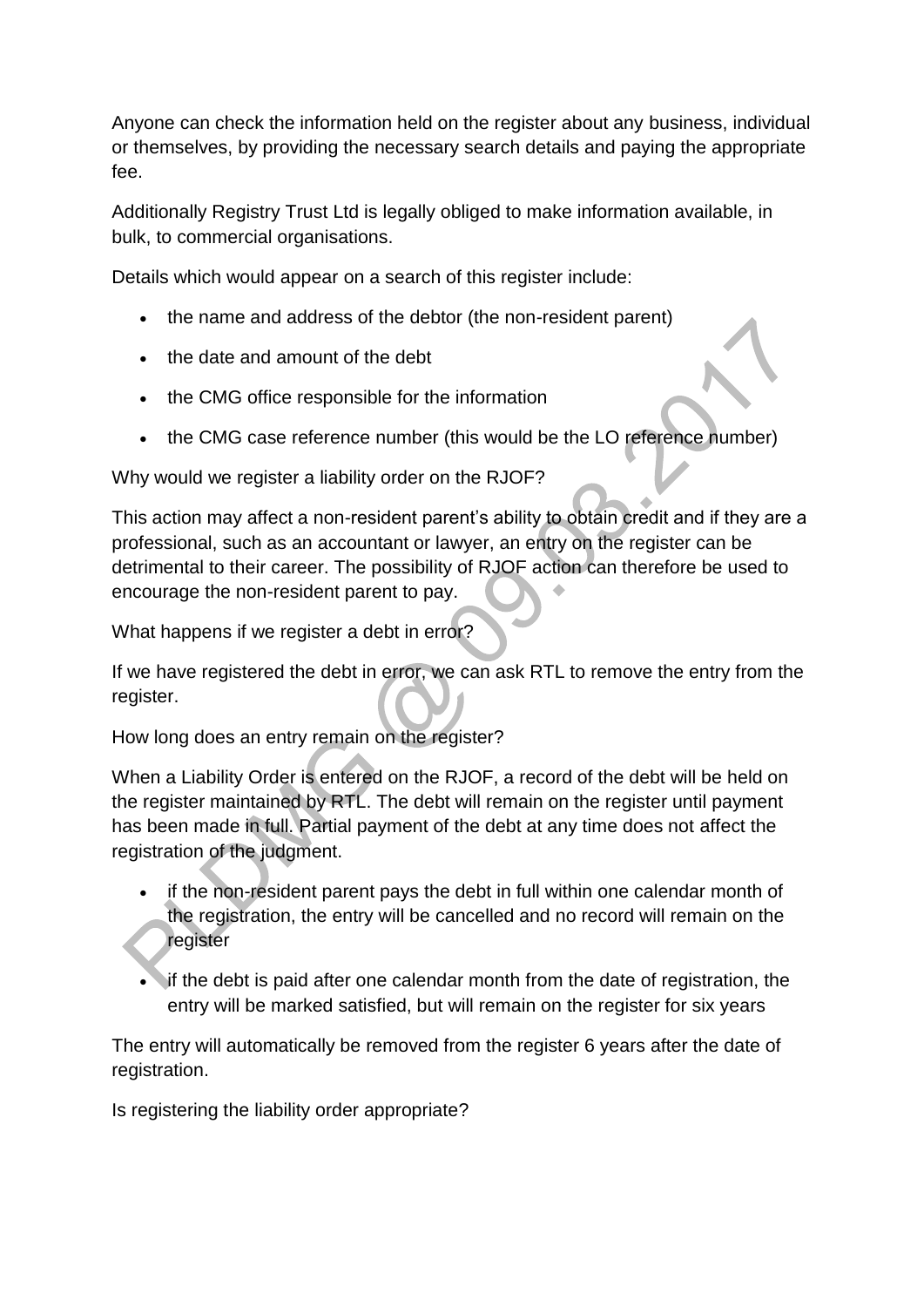This action can be taken against anyone, and can be taken in parallel with any other action. However, registering a liability order will only be effective in certain types of cases and a range of factors should be taken into account before this action is taken.

What type of cases can we consider for registration?

You can consider registration if the non-resident parent is:

- a homeowner
- self employed
- a professional, for example a solicitor, accountant, dentist, etc.

NOTE: if the non-resident parent is unemployed, or has got previous CCJs or other registrations with RTL, the effect of this action is likely to be minimal and should only be considered if an existing registration is due to be removed in the near future (i.e. the six year date for automatic removal is approaching). Otherwise, the case should be reviewed regularly and registration considered again if the non-resident parent's circumstances change.

If the case is one where registration can be considered, you will need to take a range of factors into account before deciding if this action should be taken.

As with any decision made, consideration must be given to the welfare of the child and whether the method of enforcement is appropriate and how effective it can be. The following factors should be taken into account:

## **Non-resident parent in receipt of a benefit**

If the non-resident parent is in receipt of benefit, there would be little to gain by registering the debt at this time. However, this should be kept under regular review until such time as the non-resident parent has either a change of circumstances or another source of income. If this happens registration should be considered.

## **County Court Judgment already registered**

There may be evidence that a non-resident parent has a County Court Judgment registered against them. If so registering a liability order would not have any additional effect.

Note: If this information is not already known, do not take investigative action to confirm whether it applies.

### **Care of / representative address**

If the non-resident parent is using a 'care of' address or a representatives' address this indicates they are not the registered owner of the property. In these